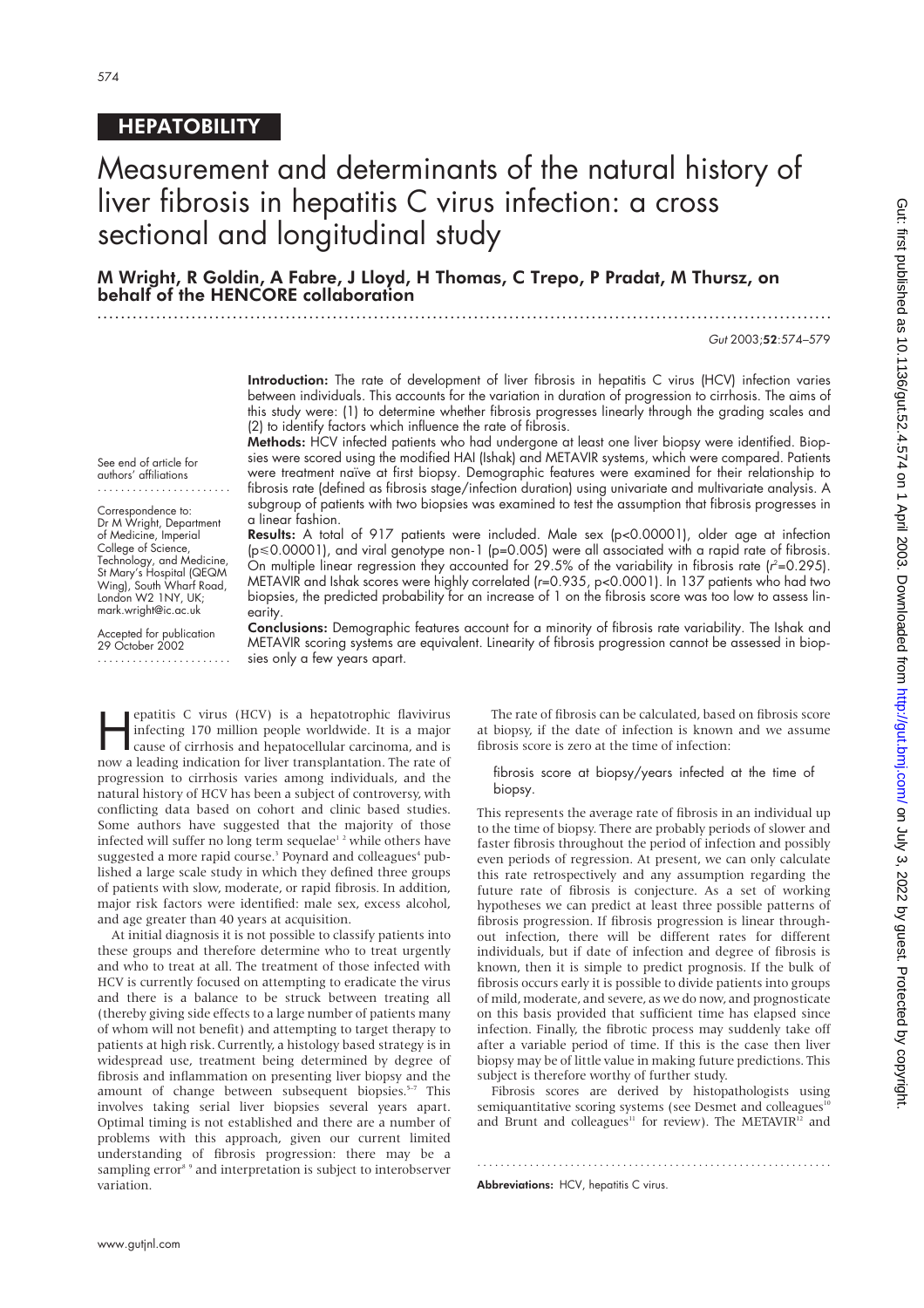modified HAI (Ishak)<sup>13</sup> systems are the most widely used and assign numeric (integer) values to stage fibrosis based on architectural changes and to grade inflammation based on the degree of necroinflammatory lesions. These systems use ordinal variables (a fibrosis score of 4 does not equal twice as much collagen as a score of 2 for example) and cannot be assumed to represent quantitative data. To use morphological features to calculate rate seems intrinsically artificial. In the absence of an alternative, Poynard and colleagues<sup>4</sup> described linear progression of fibrosis using the METAVIR system. However, later work by this group has suggested an acceleration of the rate later in life.<sup>14</sup> Most of this work relies on only two points of data (that is, point of infection and first biopsy), and attempts to extrapolate longitudinal results from cross sectional data. Different semiquantitative scoring systems may show different patterns of progression according to how those systems are constructed. In order to more completely describe the natural history of fibrosis it is necessary to examine relationships of fibrosis against time using three or more data points.

We sought to expand the knowledge in this area. Using a large database we have analysed the relationships between rate of fibrosis deposition and demographic features. We demonstrate the impact that different scoring systems may have on the way fibrosis appears to progress. We have explored the utility of a second biopsy for demonstrating how fibrosis progresses in an individual and the optimal timing between biopsies.

# **METHODS**

#### **Patients**

All patients with HCV infection seen at St Mary's Hospital who had undergone at least one liver biopsy between 1 January 1990 and 30 June 2001 were identified. A subset of patients who had undergone multiple biopsies was identified and listed. All patients were known to be HCV antibody and RNA positive. Exclusion criteria were hepatocellular carcinoma, other types of liver disease in addition to their hepatitis C, human immunodeficiency virus infection, treatment prior to first biopsy, and non-interpretable biopsy.

Data were collected with regard to patient demographics (sex, date of birth, age at infection, current alcohol intake, risk factors, ethnic origin), histological data (dates and scores), virological features (HCV genotype), and antiviral therapy (dates and types). Where possible, date of infection was documented. In those infected by blood products the exact date was recorded where known.When the exact date was not known, but the year was, the estimated date of infection was recorded as the middle of that year. In patients infected by intravenous drug use, the date of infection was estimated as the middle of the year of first drug use, as elsewhere.<sup>4</sup> Locally derived data were combined with those of a pan European collection from the HENCORE<sup>15</sup> study to produce a master database.

#### Histopathology

Sections were stained with haematoxylin and eosin and a reticulin stain. For the subset of patients with two or more biopsies, each biopsy was scored using both METAVIR and the modified HAI (Ishak) systems by two histopathologists working together at the time of biopsy review and reaching agreement. The METAVIR system uses a five point scale for fibrosis stage (0–4) and a four point scale for activity (0–3). The modified HAI system (Ishak) uses a seven point scale for fibrosis stage (0–6) and an 18 point scale for activity. The scores by each system were then analysed to check for correlation.

Intra and interobserver reproducibility for fibrosis estimation was examined using weighted kappa analysis after repeated scoring of 30 of the 274 slides scored.

## Plan of analysis

All statistics were performed using SPSSv10 (SPSS Inc., Chicago Illinois, USA). Biopsy data and demographic details were summarised for the cohort as a whole (table 1) and

| Table 1 Demographic features of patients with at |  |  |
|--------------------------------------------------|--|--|
| least one liver biopsy                           |  |  |

| Characteristic                       | Total          |               |
|--------------------------------------|----------------|---------------|
| No of patients (%)                   | 1606           |               |
| Males                                | 940            | (58.5)        |
| Females                              | 666            | (41.5)        |
| Age at infection (n=917)             |                |               |
| Mean (SD)                            |                | $27.7$ (11.8) |
| Median                               | 24             | $(0 - 72)$    |
| Necroinflammatory score (Ishak)      |                |               |
| Mean (SD)                            |                | 4.48(2.1)     |
| Median                               | 4              | $(0-11)$      |
| Fibrosis score (Ishak)               |                |               |
| Mean (SD)                            |                | 2.72(1.7)     |
| Median                               | $\overline{2}$ | $(0 - 6)$     |
| Duration infection to 1st biopsy     |                |               |
| Mean (SD)                            | 15.1           | (9.9)         |
| Median                               | 14             | $(0 - 57)$    |
| Rate (fibrosis units/year)           |                |               |
| Mean (SD)                            |                | $0.39$ (1.28) |
| Median                               |                | $0.17(0-6)$   |
| Risk factors (%)                     |                |               |
| Unknown                              | 622            | (43.8)        |
| Blood                                | 433            | (27.8)        |
| <b>IVDU</b>                          | 430            | (26.8)        |
| Multiple                             | 25             | (1.6)         |
| Alcohol consumption (units/week) (%) |                |               |
| Unknown                              | 377            | (23.5)        |
| Nil                                  | 799            | (49.8)        |
| 20                                   | 256            | (15.9)        |
| $20 - 40$                            | 62             | (3.9)         |
| $40+$                                | 112            | (9.1)         |
| Ethnic origin (%)                    |                |               |
| Caucasian                            | 1400           | (87.2)        |
| Non-Caucasian                        | 206            | (12.8)        |
| Viral genotype (%)                   |                |               |
| 1                                    | 652            | (40.6)        |
| Non-1                                | 330            | (20.5)        |
| Unknown                              | 624            | (38.9)        |

tested for normality. The distribution of the rates of fibrosis was skewed and therefore was logarithmically transformed in order to normalise the data. Fibrosis rate is defined as: the ratio of the change in fibrosis stage to the duration of infection between assessments. Fibrosis stage is assumed to be zero at the point of infection.

In the dataset as a whole (see tables 2 and 3) factors related to the severity and rate of fibrosis were analysed. Effect of viral genotype, mode of transmission, alcohol intake, racial group, and sex on fibrosis score were analysed using the  $\chi^2$  test. For patients in whom date of infection was known, their effect on the fibrosis rate was analysed using the Mann-Whitney U test. A logarithmic transformation of the rate was performed to achieve a normal distribution. The effect of age at infection and at biopsy on the stage and rate of fibrosis were analysed using analysis of variance after logarithmic transformation of the rate. Patient age was stratified by decade of life at infection and biopsy.

Those factors significantly associated with the rate of fibrosis on univariate analysis were incorporated into a stepwise multiple regression model.

For patients who had undergone more than one biopsy, rates of fibrosis were calculated for the period between infection and the first biopsy (R1) and between the first and second biopsies (R2). Patients were stratified according to whether they had been treated between biopsies or not.

## RESULTS

#### Effect of the scoring system used

A total of 274 biopsies were assessed using both the METAVIR and Ishak semiquantitative scores. The correlation between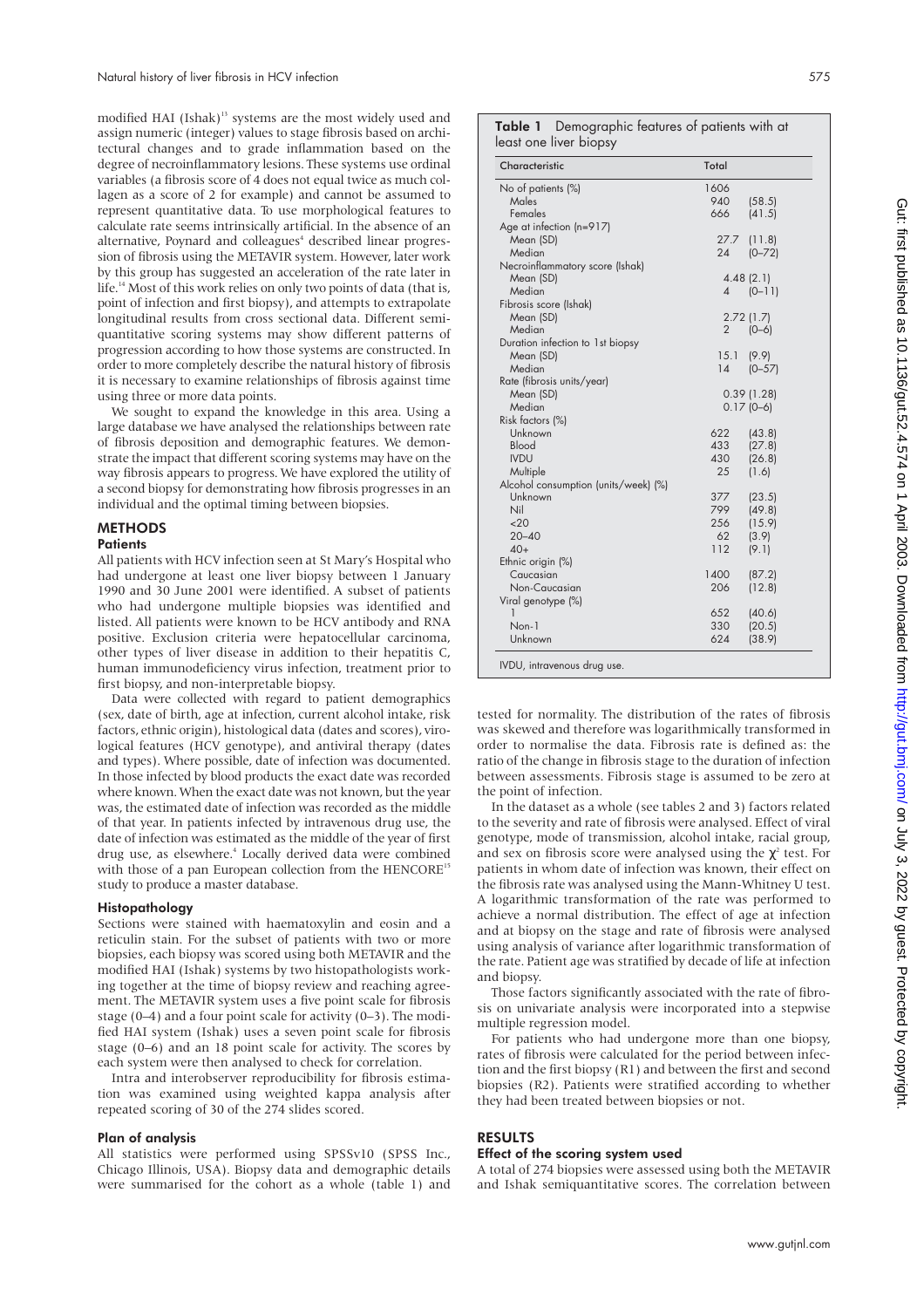|                    |      | Fibrosis score  |                    | Rate of fibrosis |                 |                   |
|--------------------|------|-----------------|--------------------|------------------|-----------------|-------------------|
|                    | n    | Fibrosis score* | p Value            | n                | Fibrosis score  | p Value           |
| Sex                |      |                 |                    |                  |                 |                   |
| Male               | 940  | 2.88(1.74)      |                    | 511              | $0.40$ (0.73)   |                   |
| Female             | 666  | 2.49(1.62)      | $< 0.00001$ †      | 387              | $0.29$ (0.58)   | $< 0.00001$ ‡     |
| Alcohol (per week) |      |                 |                    |                  |                 |                   |
| Nil                | 799  | $2.69$ (1.60)   |                    | 429              | $0.36$ $(0.69)$ |                   |
| $<$ 20 units       | 256  | $2.63$ (1.67)   |                    | 172              | $0.42$ (0.72)   |                   |
| $20 - 40$ units    | 62   | $2.65$ (1.78)   |                    | 41               | $0.38$ (0.76)   |                   |
| $40+$ units        | 112  | 3.12(1.96)      | 0.02               | 83               | $0.29$ (0.46)   | $0.829$ ‡         |
| Race               |      |                 |                    |                  |                 |                   |
| Caucasian          | 1400 | 2.71 (1.68)     |                    | 818              | $0.36$ $(0.69)$ |                   |
| Non-Caucasian      | 206  | 2.74 (1.82)     | 0.823 <sub>†</sub> | 81               | $0.22$ (0.31)   | 0.07 <sup>‡</sup> |
| Viral genotype     |      |                 |                    |                  |                 |                   |
|                    | 652  | $2.8$ (1.66)    |                    | 347              | 0.31(0.5)       |                   |
| Non-1              | 330  | $2.85$ (1.56)   | $0.704$ t          | 194              | $0.47$ (0.82)   | $0.005 \pm$       |

†Independant sample *t* test. ‡Mann-Whitney U test.

¶Analysis of variance (linear trend).





Figure 1 Scatter plot of the modified HAI score against the METAVIR score. A total of 274 biopsies were assessed: *r*=0.959, p<0.00001. (Each spike on a point represents five cases.)

them was high  $(r=0.96 \text{ p} < 0.00001)$  (fig 1). This suggests that apparent differences in the natural history of HCV observed between groups using these scoring systems is unlikely to be due to the scoring systems themselves.

#### Reproducibility of semiquantitative scoring system

There was good intra and interobserver agreement (weighted kappa 0.87 and 0.82, respectively) on the 274 biopsies.

# Results for the dataset as a whole

A total of 1606 patients had data available for analysis. Demographic features are shown in table 1. Age at infection, age at biopsy, duration of infection at biopsy, and fibrosis score were all found to have approximately normal distributions. The rate of fibrosis had a non- normal distribution with a marked right skew. Logarithmic transformation was therefore carried out as required prior to analyses. Based on the calculated rate of fibrosis, the mean time to cirrhosis was 15 years and the



Figure 2 Age at time of infection plotted against the log of fibrosis rate (error bars represent 95% confidence interval).

median was 35 years (in close agreement with other work<sup>4</sup>). Male sex ( $p < 0.00001$ ) and older age at infection ( $p < 0.00001$ ) were associated with both increased fibrosis severity and a faster rate of fibrosis. Heavy alcohol intake  $(p=0.02)$  and older age at biopsy (p<0.00001) were associated with increased fibrosis severity. Viral genotype non-1 was associated with a faster rate but not overall severity (table 2). Increasing fibrosis score with age at biopsy and duration of infection both demonstrated the progressive nature of fibrosis in HCV infection. There was a linear relationship between age at infection and rate of fibrosis (fig 2) but no such relationship between age at biopsy and rate of fibrosis (fig 3), implying that an individual's rate of fibrosis does not vary with their age.

When duration of infection was plotted against fibrosis score, steady progression was again demonstrated (fig 4).

Fibrosis score was found to increase in step with mean age at biopsy and demonstrated a linear trend (p<0.00001, ANOVA) (fig 5).Mean rate of fibrosis calculated by dividing the change in fibrosis score by the difference in mean ages with those scores (that is (score 2–score 1)/(mean age at score 2−mean age at score 1)) gave a rate of 0.43 fibrosis units/year (14 years to cirrhosis) which was similar to that for the cohort as a whole.

## Construction of a regression model to predict the rate of fibrosis

Factors on univariate analysis related to the rate of fibrosis (age at infection, sex, and viral genotype (table 2)) were entered by the forward stepwise method into a multiple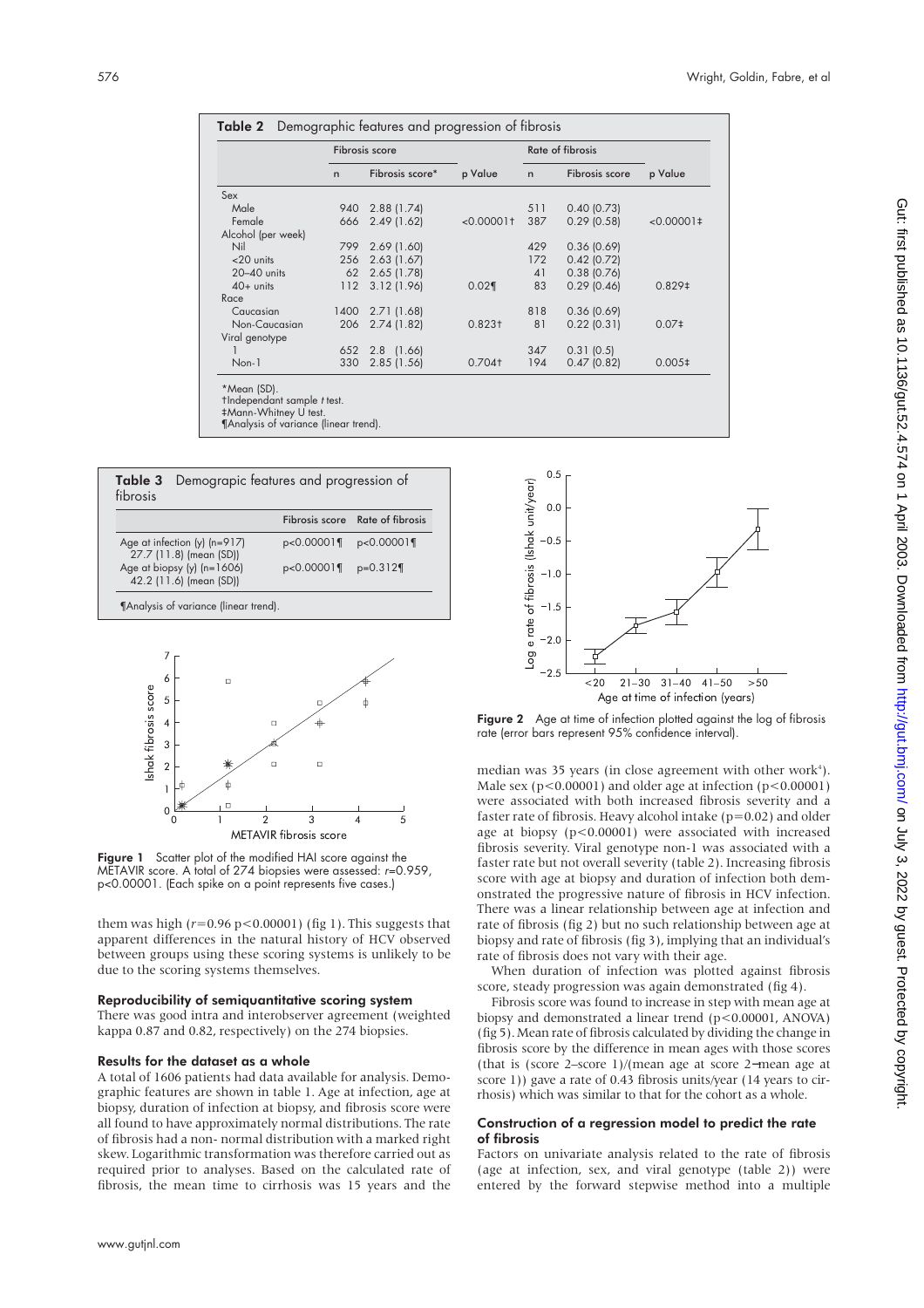

Figure 3 Age at time of biopsy plotted against the log of fibrosis rate (error bars represent 95% confidence interval).



Figure 4 Duration of infection plotted against fibrosis score at the first biopsy.



Figure 5 Mean age at each fibrosis stage.

regression model to attempt prediction of log. fibrosis rate for individuals (table 4). This model accounted for only 29.5% of the variability in fibrosis rate  $(r^2=0.295)$ .

#### Patients with two or more biopsies

A total of 137 patients had undergone two or more biopsies: 93 of these patients were untreated and 44 had received therapy (interferon monotherapy or interferon ribavirin combination therapy) between the first and second biopsy. There was a considerable difference between the time to the first biopsy

| for all three factors)                          |                  |           |                        |
|-------------------------------------------------|------------------|-----------|------------------------|
| Factors included in the Unstandardised<br>model | coefficient      | p Value   | $r^2$ for the<br>model |
| Age at infection                                | 0.043 (SE 0.003) | < 0.00001 |                        |
| Sex                                             | 0.326 (SE 0.66)  | 0.0002    |                        |
| Viral genotype                                  | 0.251 (SE 0.88)  | 0.005     |                        |
|                                                 |                  |           | 0.295                  |

and duration between biopsies (15.6 *v* 2.73 years for the untreated group and 16.9 *v* 2.69 years for the treated group).

Rates of fibrosis between infection and the first biopsy and between the first and second biopsy were calculated. Patients treated between the first and second biopsy were analysed separately from those who remained untreated. The treatment group had significantly worse liver disease than the untreated group, with higher mean fibrosis stage on their first biopsy  $(p=0.005$  by the Ishak system) (see table 5). Because of this difference, observations of the effect of therapy on the rate of fibrosis compared with no therapy should be interpreted with caution. Likewise, natural history data from the untreated group must be treated with caution as these patients, on average, had mild disease and may not reflect all patients with HCV.

There were no demographic differences between the untreated and treated group (see table 5).

If the rate of fibrosis is constant with time, then the rate between infection and the first biopsy (R1) will be the same as between the first and second biopsy (R2). If R2 is greater than R1, this suggests that the rate of fibrosis increases with time. If R1 is greater than R2, this suggests that the rate of fibrosis decreases with time.

For scoring systems using discrete variables there is a probability of an individual moving from one category to another in a given time. HCV is a slowly progressive disease. If we look at the average fibrosis rates—for example, in untreated patients scored using the modified HAI, 0.15 units/year—we would not expect the fibrosis score to increase by 1 unit for about seven years, and so for a mean time between biopsies of only 2.7 years the mean probability of a change in score was low. This was even more pronounced for METAVIR where there are fewer stages. As a result of the apparent non-progression between biopsies, the average rate of fibrosis falls artefactually, as observed in our population (table 6).

To avoid this problem, the expected fibrosis score of the second biopsy (rounded up or down to the nearest whole number) was calculated from R1 and compared with the observed score. In this way if the time between biopsies was short, we expected to see no change in score. If the observed score was higher or lower than the calculated expected value, we inferred acceleration or deceleration of the fibrosis rate. Observed and expected scores were then compared using a paired sample *t* test. The null hypothesis was: that there will be no difference between observed and expected (based on a constant rate of infection) fibrosis scores for the second biopsy. Comparison of observed scores on the second biopsy with those expected on the basis of a constant fibrosis rate are shown in table 7. The null hypothesis that there will be no difference between observed and expected scores is accepted for the untreated group (NS). For the treated group there was a significant departure (decrease) from a linear rate demonstrating an effect of therapy. For the METAVIR score, significance was not reached, independent of treatment outcome.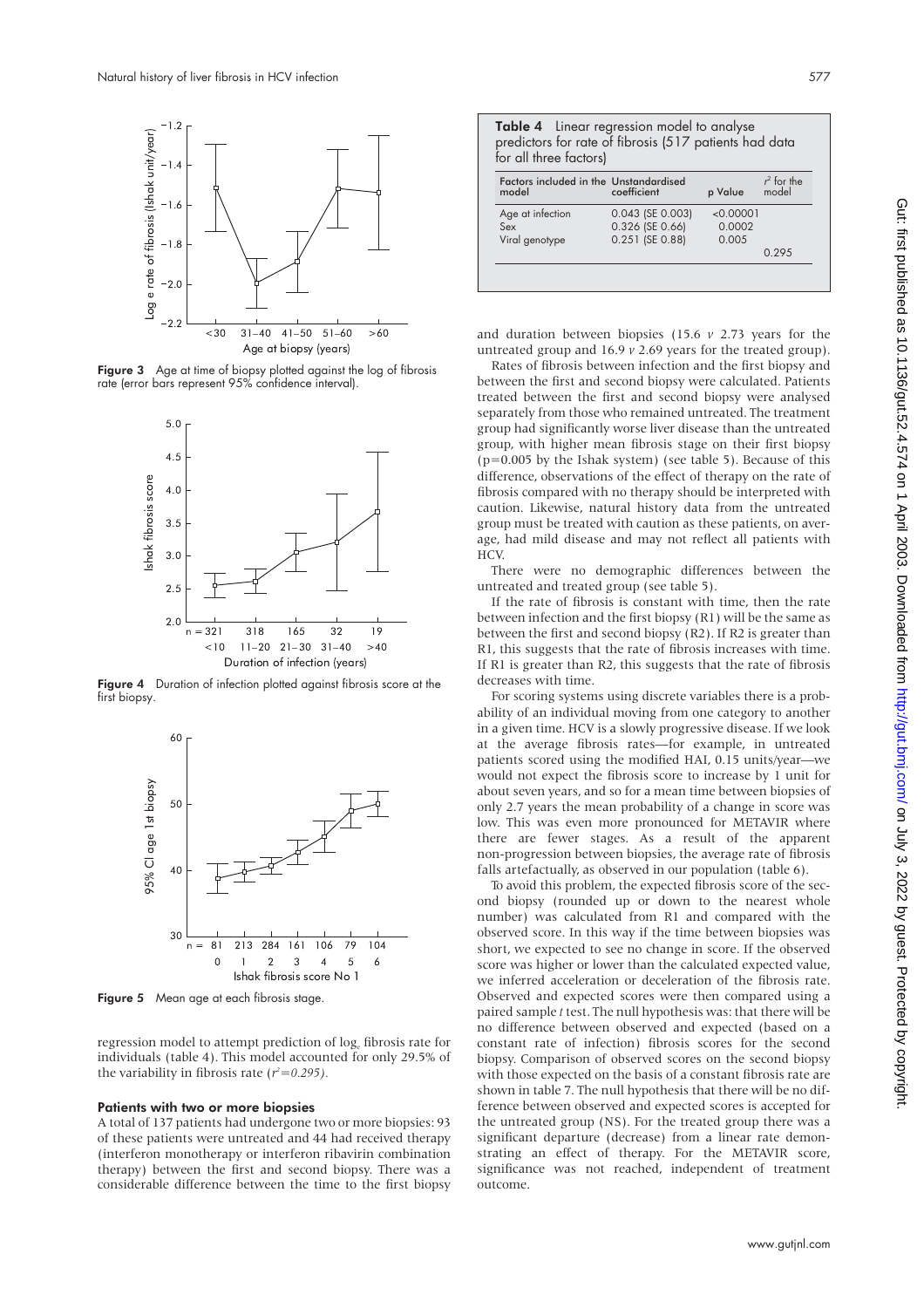|                                                 |       | No treatment between Treated between<br>biopsies 1 and 2 |    | biopsies 1 and 2 | p Value              |
|-------------------------------------------------|-------|----------------------------------------------------------|----|------------------|----------------------|
| No of patients (%)                              |       |                                                          |    |                  |                      |
| Male                                            | 58    | (62.4)                                                   | 26 | (57.8)           |                      |
| Female                                          | 35    | (37.6)                                                   | 19 | (42.2)           | $0.33*$              |
| Age at infection                                | 25.8  | (10.3)                                                   |    | 29.8 (11.6)      | $0.112$ t            |
| Age at biopsy                                   | 43.1  | (10.84)                                                  |    | 45.55 (9.83)     | 0.218 <sub>1</sub>   |
| Necroinflammatory score (Ishak) bx1             |       | 3.04 (1.92)                                              |    | 4.09 (1.76)      | 0.003 <sub>†</sub>   |
| Fibrosis score bx1                              |       |                                                          |    |                  |                      |
| Ishak                                           |       | 1.94(1.82)                                               |    | $2.89$ (1.86)    | 0.005 <sub>†</sub>   |
| <b>METAVIR</b>                                  |       | $1.24$ $(1.27)$                                          |    | 1.86(1.4)        | 0.02 <sub>1</sub>    |
| Duration infection to 1st biopsy (y)            | 15.6  | (7.3)                                                    |    | $16.9$ $(8.19)$  | $0.464$ <sup>+</sup> |
| Duration 1st biopsy to 2nd biopsy               |       | 2.73 (1.38)                                              |    | $2.67$ (1.24)    | 0.801 <sup>†</sup>   |
| Rate infection to 1st biopsy (fibrosis units/y) |       |                                                          |    |                  |                      |
| <b>Ishak</b>                                    | 0.15  |                                                          |    | $0.22$ (0.23)    | $0.177$ <sup>+</sup> |
| <b>METAVIR</b>                                  | 0.096 |                                                          |    | $0.12$ (0.16)    | 0.218 <sub>†</sub>   |
| Risk factors (%)                                |       |                                                          |    |                  |                      |
| Blood                                           | 19    | (20.4)                                                   | 14 | (31.1)           |                      |
| <b>IVDU</b>                                     | 29    | (31.2)                                                   | 18 | (40)             | $0.133*$             |
| Unknown                                         | 45    | (48.4)                                                   | 13 | (28.9)           |                      |
| Alcohol consumption (units/week) (%)            |       |                                                          |    |                  |                      |
| Unknown                                         | 35    | (37.6)                                                   | 17 | (37.8)           |                      |
| <40                                             | 46    | (49.6)                                                   | 17 | (37.8)           | $0.189*$             |
| >40                                             | 12    | (12.9)                                                   | 11 | (24.4)           |                      |
| Caucasian                                       | 70    | (75.3)                                                   | 34 | (75.6)           | $0.971*$             |
| Non-Caucasian                                   | 23    | (24.7)                                                   | 11 | (24.4)           |                      |
| Viral genotype (%)                              |       |                                                          |    |                  |                      |
| 1                                               | 25    | (26.9)                                                   | 12 | (26.7)           |                      |
| Non-1                                           | 16    | (17.2)                                                   | 10 | (22.2)           | $0.765*$             |
| Unknown                                         | 52    | (55.9)                                                   | 23 | (51.1)           |                      |

\*χ<sup>2</sup> test †Independent *t* test.

Table 6 Apparent fibrosis rate falls between biopsy 1 and 2 as a function of the short duration between these times

| <b>Ishak</b>     | Rate 0-1 (R1)<br>(units/y) | Fibrosis biopsy 1<br>(units/y) | Rate 1-2 (R2)<br>(units/y) | Fibrosis biopsy 2<br>(units/y) |
|------------------|----------------------------|--------------------------------|----------------------------|--------------------------------|
| Untreated (n=93) |                            |                                |                            |                                |
| Mean             | 0.147                      | 1.94                           | 0.022                      | 2.02                           |
| <b>SD</b>        | 0.24                       | 1.82                           | 0.783                      | 1.88                           |
| Range            | $0 - 1.3$                  | $0 - 6$                        | $-2.35 - 3.46$             | $0 - 6$                        |
| Treated (n=44)   |                            |                                |                            |                                |
| Mean             | 0.218                      | 2.89                           | $-0.126$                   | 2.73                           |
| <b>SD</b>        | 0.22                       | 1.86                           | 0.78                       | 1.86                           |
| Range            | $0 - 1.18$                 | $0 - 6$                        | $-2.94-1.6$                | $0 - 6$                        |

Table 7 Comparison of observed fibrosis score at second biopsy compared with that expected based on the rate of fibrosis between the time of infection and the first biopsy

|           | Difference between observed and<br>expected fibrosis score for biopsy 2<br>(means) | p Value |
|-----------|------------------------------------------------------------------------------------|---------|
| Untreated | Ishak (O) 1.77, (E) 1.62                                                           | NS      |
| Treated   | Ishak (O) 2.61, (E) 3.21                                                           | 0.03    |

# **DISCUSSION**

As with other large studies, the fibrosis process is shown to be progressive and faster for males and those who acquire the infection later in life. Alcohol intake does not appear to influence the rate of fibrosis in this patient group, although it is related to stage. Data collection in this area is notoriously inaccurate and approximately half of the cohort reported abstinence. Selective recall by those with more severe disease could give an association with severity without demonstrating an effect on rate. We were only able to record current alcohol intake and patients aware of their diagnosis may have modified their drinking behaviour in accordance with medical advice. Another possible confounder is that all patients in the cohort had data for stage whereas only 56.2% had data for rate of fibrosis. The association of viral genotype non-1 with rapid fibrosis has not been noted previously in studies of this type. The lack of association between viral genotype and extent of fibrosis may reflect changing patterns in the epidemiology of HCV infection, with stage lagging behind rate. Patients presenting with genotype 1 may have acquired it through intravenous drug use and therefore were younger at infection, which protects them against fast fibrosis.

A key question we have attempted to answer is whether or not the fibrosis rate is linear—that is, constant throughout life. In favour of a linear fibrosis rate are the steady (and linear) increase in fibrosis score with duration of infection at biopsy, the steady increase in mean age for a given fibrosis stage, and the lack of a relationship between age at biopsy and